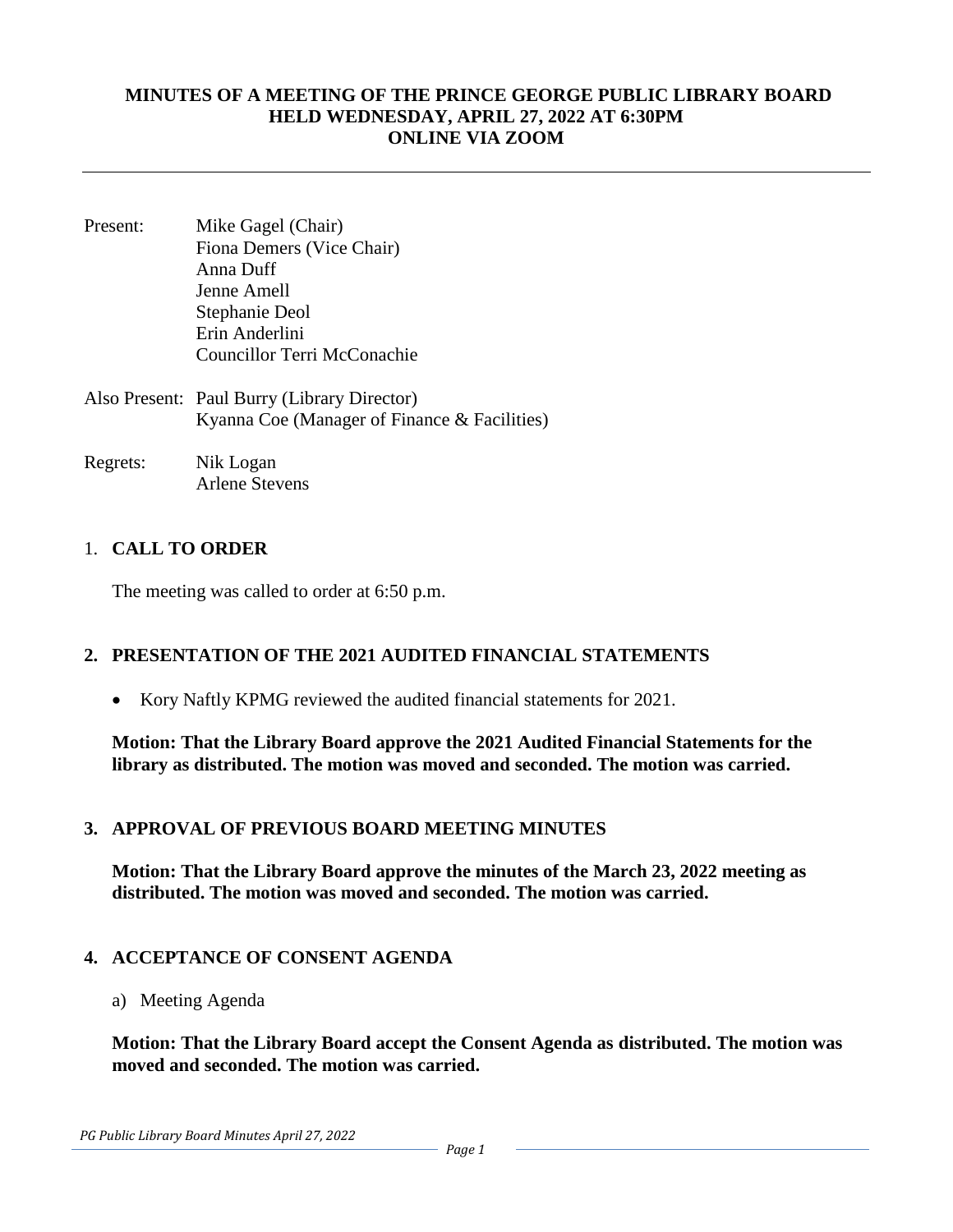# **5. PGPL COVID-19 RESPONSE UPDATE**

- The Covid-19 guidelines and safety measures that are currently in place were reviewed.
- Even though guidelines have changed, the library wanted to keep some of the safety measures in place for a while to see what would be happening throughout the community.
- Through the Joint Health & Safety Committee a survey was sent out to staff regarding safety measures including masks being worn by staff. 56% of staff wanted to make mask wearing optional.
- Some of the other safety measures that staff wanted to keep in place were the availability of hand sanitizing stations, having a staff use only elevator and continue to have plexiglass barriers. Items such as food and beverage and seating restrictions have been lifted.
- The library has moved back into the Prevention of Communicable Disease plan mode now. This plan continues to be updated regularly.

# **6. REPORTS/PRESENTATIONS**

- a) Board Chair Report Mike Gagel
	- Mike attended the BCLA virtual conference. Mike and Paul were members of a panel that focused on building trust and accountability in Board governance. Mike spoke about the budget and annual report presentations to Council. Also, the Municipal elections will be taking place in the fall. The library will be involved by holding a candidate forum. Paul spoke about the unionization process for the library and how that worked. He also spoke about the board orientation process and how the library can support the board and give them resources and inform them of the activities and values of the library.
	- Library Board minutes are located on the Board web page on the library's website along with information on how to join the monthly Library Board meeting if a member of the public wishes to do that.
- b) Library Director

### Improving the User Experience

Plan, deliver, and build awareness of library services and programs that respond to the needs of our community.

- The requirement for program attendees 12 and older to show proof of vaccination at all inperson library events was eliminated on April 8th.
- The Friends of the Prince George Public Library hosted their first in-person book sale event at the downtown branch of the library on April 22nd and 23rd. In anticipation of the start of the event, there were lineups of people waiting to enter the branch on Friday one hour prior to opening. The book sale resulted in over 700 visits to the Bob Harkins Branch on each of the two days.

## Expanding our Reach

Create opportunities for reaching community groups and individuals who are not regular users of the library.

*PG Public Library Board Minutes April 27, 2022*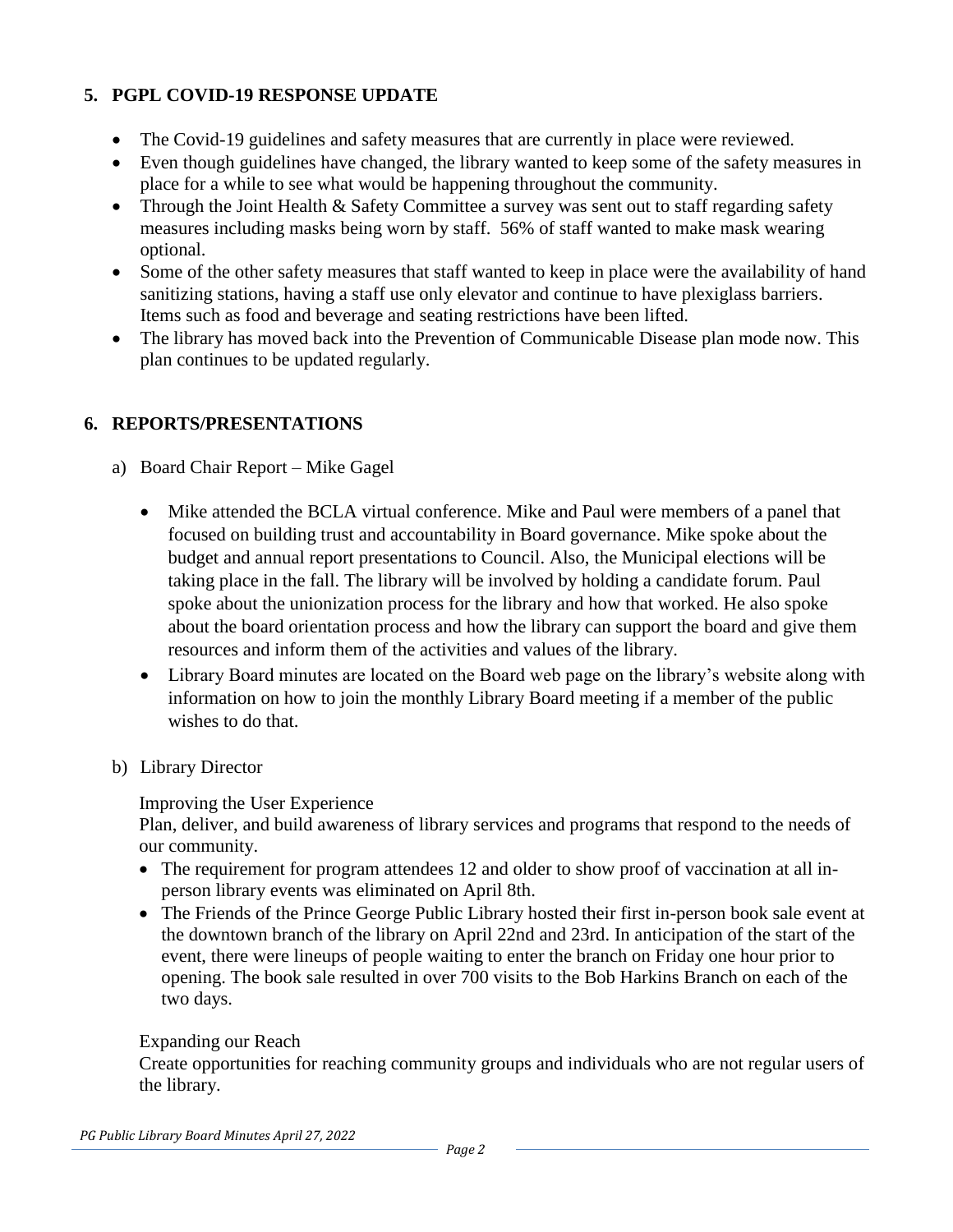- The 2022 Teen Art Showcase awards reception was held on April 2nd at the Bob Harkins Branch. There were 71 attendees at the reception, and more than 400 ballot submissions for the "People's Choice Award." The awards winners were selected from among the 33 art submissions
- Manager of Communications & Engagement Jen Rubadeau and her team have developed an online survey to solicit input from our community about possible future library programs. The survey has been shared widely and boosted on social media, in order to encourage suggestions from those who do not normally use library services. There have been over 100 survey submissions so far.
- The NewToBC "Library Champions" initiative supporting new immigrants to Canada will not be running in Prince George this Spring, due to a lack of volunteer participants. NewToBC will try for another Prince George intake in Fall of 2022.

## Designing Welcoming Spaces

Create safe, attractive, inclusive library spaces that the community can take pride in.

- The Leadership Team and Joint Health & Safety Committee have reviewed the library's COVID-19 Safety measures and are supportive of a number of decisions made regarding existing safety protocols. Plexiglass barriers, hand sanitizing stations, enhanced cleaning, and physical distancing indicators are among the measures that will remain in effect indefinitely. Guidelines regarding food/beverage consumption, building capacity limits, and available seating options will return to pre-pandemic levels.
- Manager of Finance & Facilities Kyanna Coe and Manager of Customer Experience & Service Delivery Sheila Littler met with representatives of the new management company overseeing the operation of the Hart Shopping Centre Mall where the Nechako Branch of the library is located. The mall management representatives are planning a number of facility and safety upgrades to the branch in the summer of 2022.

## Developing Partnerships & Advocacy

Make connections and build relationships with community partners and library stakeholders representing the diversity of our region.

- On March 30th and 31st, Paul participated in a workshop organized by the Mayor's Select Committee on a Safe, Clean, and Inclusive Community. The workshop focused on developing an evaluation framework for assessing the progress of the ongoing efforts to improve the various challenges affecting the community, and in particular the downtown core.
- The Library Advancement Committee of the Library Board is partnering with the Community Arts Council of Prince George on the development of a long-term art strategy for the library that will provide a framework for the board's fundraising activities.
- Paul and Library Board Chair Mike Gagel appeared as part of a panel discussion for a session at the BC Library Conference on April 20th. Facilitated by Babs Kelly of the BC Library Trustees Association (BCLTA), the discussion was focused on building trust, transparency, and accountability in public library governance.
- Paul has accepted the nomination to become the Secretary/Treasurer of the Association of BC Public Library Directors for a 2-year term.
- Manager of Finance & Facilities Kyanna Coe has joined the City of Prince George's Advisory Committee on Council Remuneration, helping to establish fair compensation for city councillors.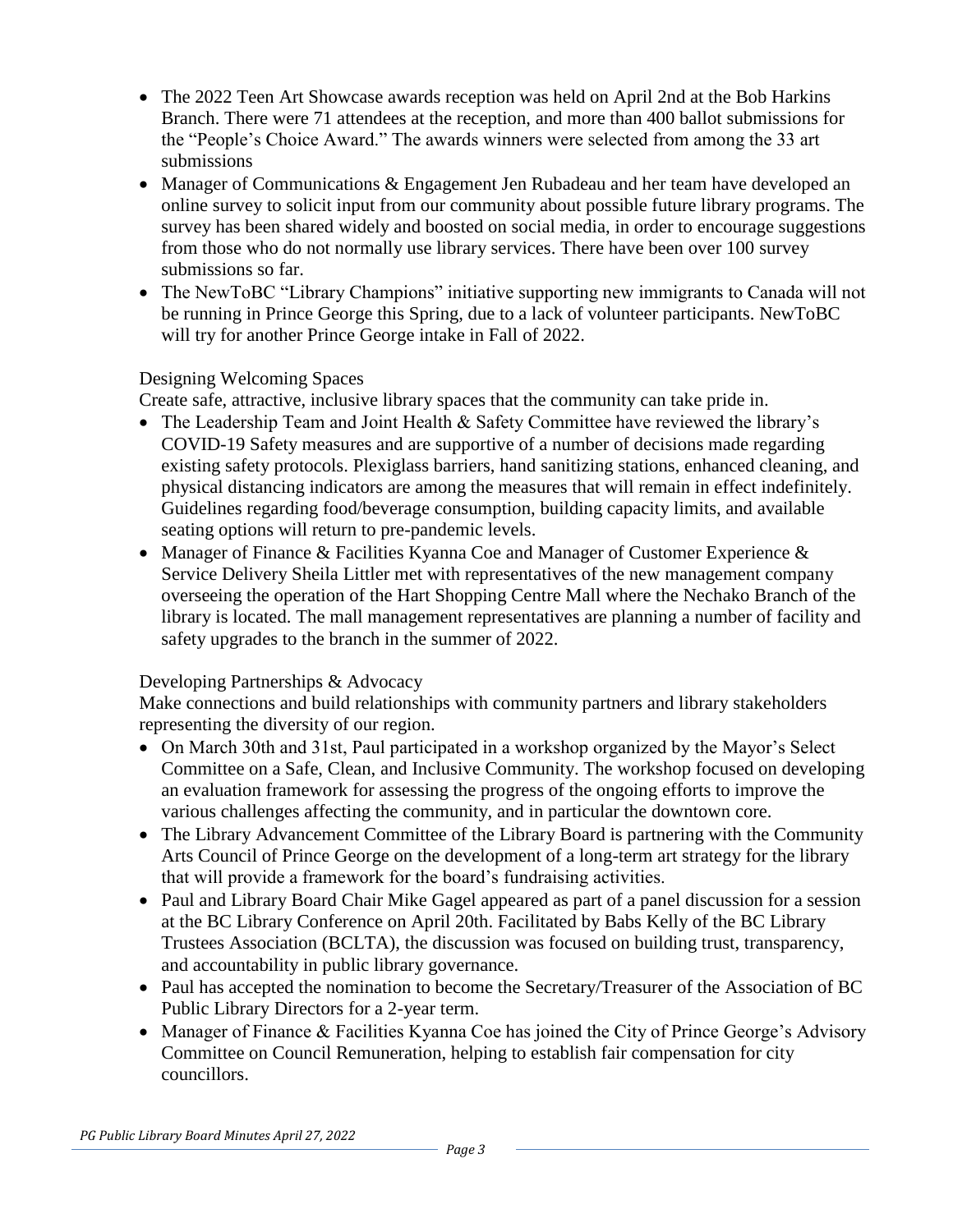Strengthening Staff Communications & Relationships

Promote and support collaborative relationships among library staff, encouraging a culture of cooperation and innovation.

- Members of the Leadership Team developed a survey for library staff to share their suggestions and input into the future of COVID-19 safety measures at the library. There were 46 responses to the survey, providing support for a number of decisions made regarding safety measures to be retained or suspended at the library. The wearing of face coverings is now optional for all staff.
- On April 19th, PGPL welcomed new Manager of Collections & Technology Austin Matheson, who was promoted from his former position of Community Engagement Librarian (Adults). Austin is leading the library's collections, technical services, and IT teams and functions, including the important role of chairing the library's Website Committee.
- Library Board and Leadership Team members met on April 9th at the Northern Lights Winery for the annual board retreat. Facilitated by Babs Kelly of BCLTA, the event provided a great opportunity for board and staff to meet in person to get to know each other better and to discuss the important work of overseeing the library's strategic direction.
- Two faithful and long-serving library staff members, Jasmine Ferris (Accounting Clerk) and Dorcas Price (Customer Experience Shift Leader) are retiring from the library in April. Jasmine has worked at PGPL since 2009, and Dorcas has been with the organization since 2000. We thank both of these team members for their years of dedication and many contributions to the success of the library!
- c) Library Advancement Committee
	- Met with Eli and Lisa from the Community Arts Council to talk about an art strategy for procuring and featuring art in the library branches. The committee would like to have this in place before the library implements a fundraising committee. Thank you to Paul and Jen for making that connection with the Community Arts Council.
	- The Community Arts Council gave an excellent presentation and are very keen to work with the library. They are looking at ways to have it align with the library's strategic plan.
	- An MOU will be developed between the library and Community Arts Council to clarify and confirm the roles and boundaries of each organization.
	- A board advocacy plan will be developed. This is to help the board to be better equipped to communicate what is happening at the library.
	- The Northern Indigenous Arts Council is also one of the stakeholders who will be part of the process of the development of the art strategy.
- d) Governance Committee
	- The Financial Statements for March were reviewed.
	- The Terms of Reference were discussed.
	- The committee talked about creating a board development plan. This will be put together and brought to the Governance Committee for review.
- e) Local History Committee
	- No meeting was held.

*PG Public Library Board Minutes April 27, 2022*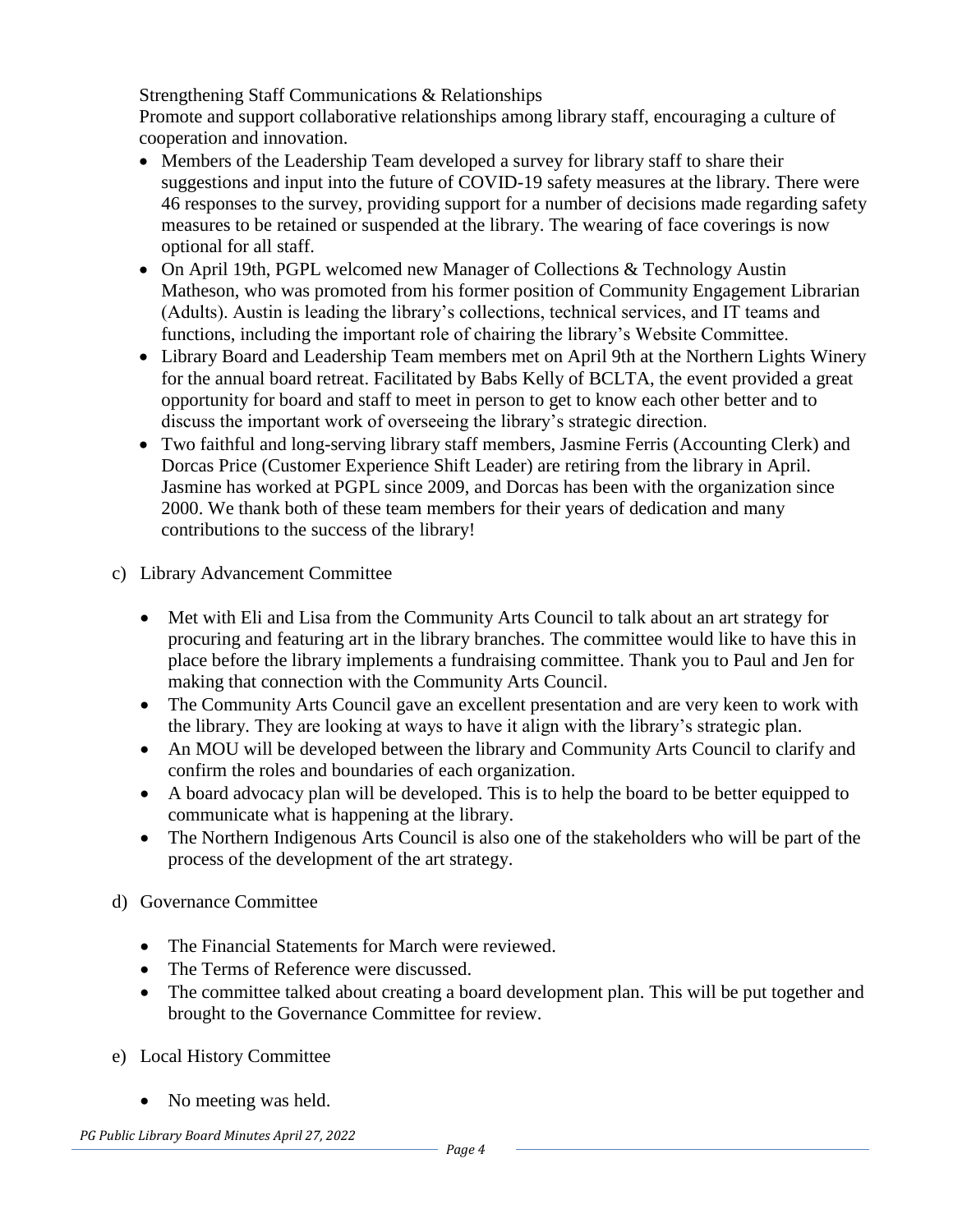- f) Friends of the Library
	- The book sale raised \$7,934.
	- A new 10-foot storage container will now be purchased.
	- The next book sale will take place in June at the Nechako Branch.
- g) NCLF Board
	- There will be a board meeting held tomorrow evening.

### h) BCLTA

- No BCLTA meeting was held in the last month.
- Mike attended a Library Partners (ABCPLD, BCLA, BC Library Cooperative and BCLTA) meeting.

### **7. DISCUSSION/DECISION ITEMS**

- a) Financial Statements to March 31, 2022
	- Kyanna Coe, Manager of Finance & Facilities, reviewed the Financial Statements for March 2022

### **Motion: That the Library Board accept the Financial Statements to March 31, 2022 as recommended by the Governance Committee. The motion was moved and seconded. The motion was carried.**

- b) Board Committee Assignments
	- Paul gave an overview of the different board committees so that new board members could decide which committee they would like to be a member of.
- c) Governance Committee Terms of Reference
	- The proposed changes to the Terms of Reference for the Governance Committee were reviewed.

**Motion: That the Library Board approve the changes to the Terms of Reference for the Governance Committee. The motion was moved and seconded. The motion was carried.**